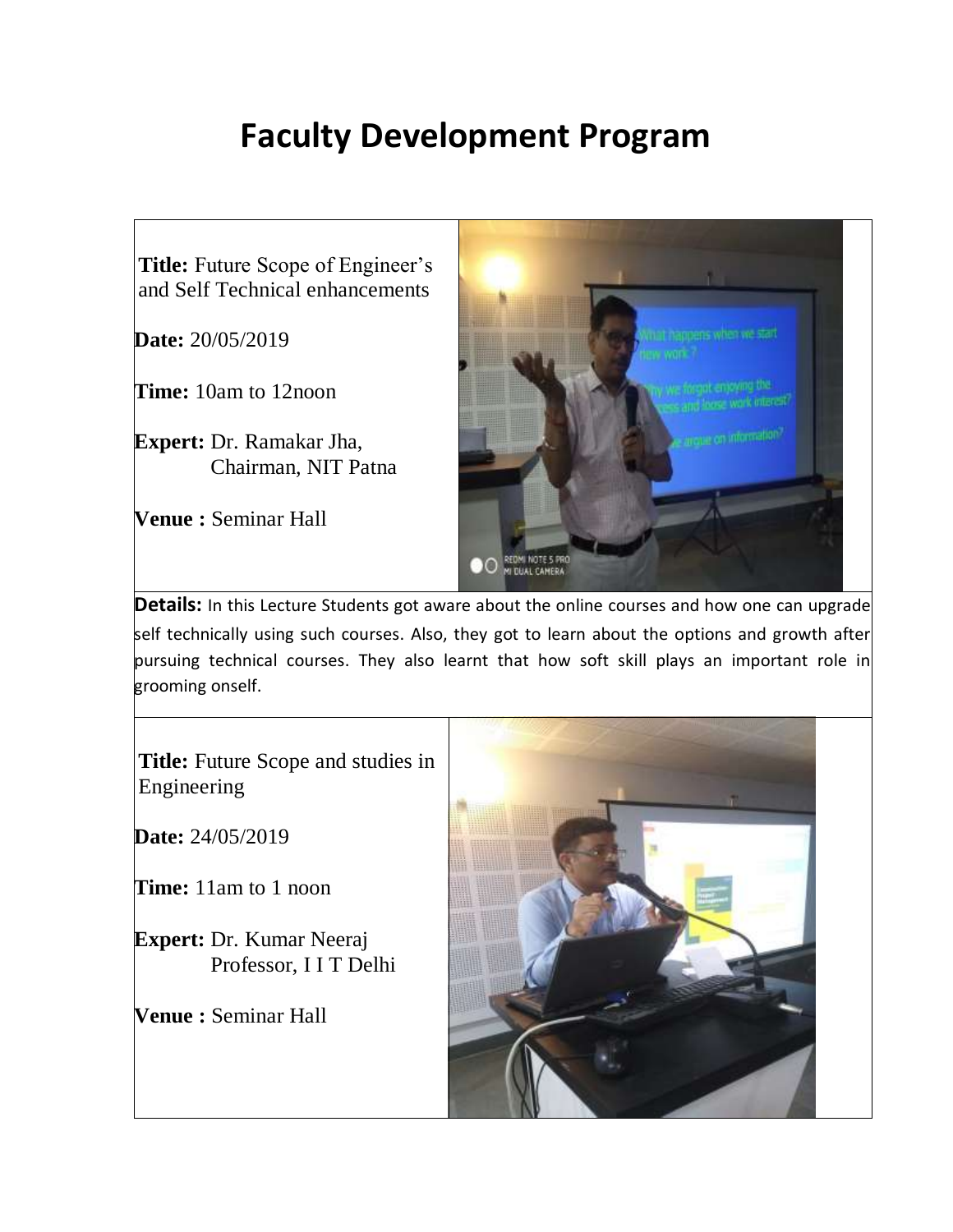**Details:** In this lecture they discussed about the world wide Engineers scenario, its scope and benefits also they guided faculties and students to upgrade and enhance technical skills as per the need of society.

**Title:** Motivational Talk By Hon. Chairman Dr. Sandip Jha

**Venue:** Seminar Hall

**Date**: 24/09/2019

**Time**: 11am To12noon



Details: In this expert talk by Hon. Chairman Sir had a brief discussion on life-long learning and ethics. Sir also guided students regarding the importance of culture in current of education system.

**Title:** Career prospects in industry 4.0.

**Date:** 24/04/2020

**Time:** 9 am to 10.15pm

**Expert:** Dr. I. A. Khan. Professor, Mechanical Engineering. Ex-Chairperson & Pro VC, J M I, New Delhi

**Venue :** Online (Lockdown Period)



**Details:** Brief Discuss with student and staffs above the future prospects in industry 4.0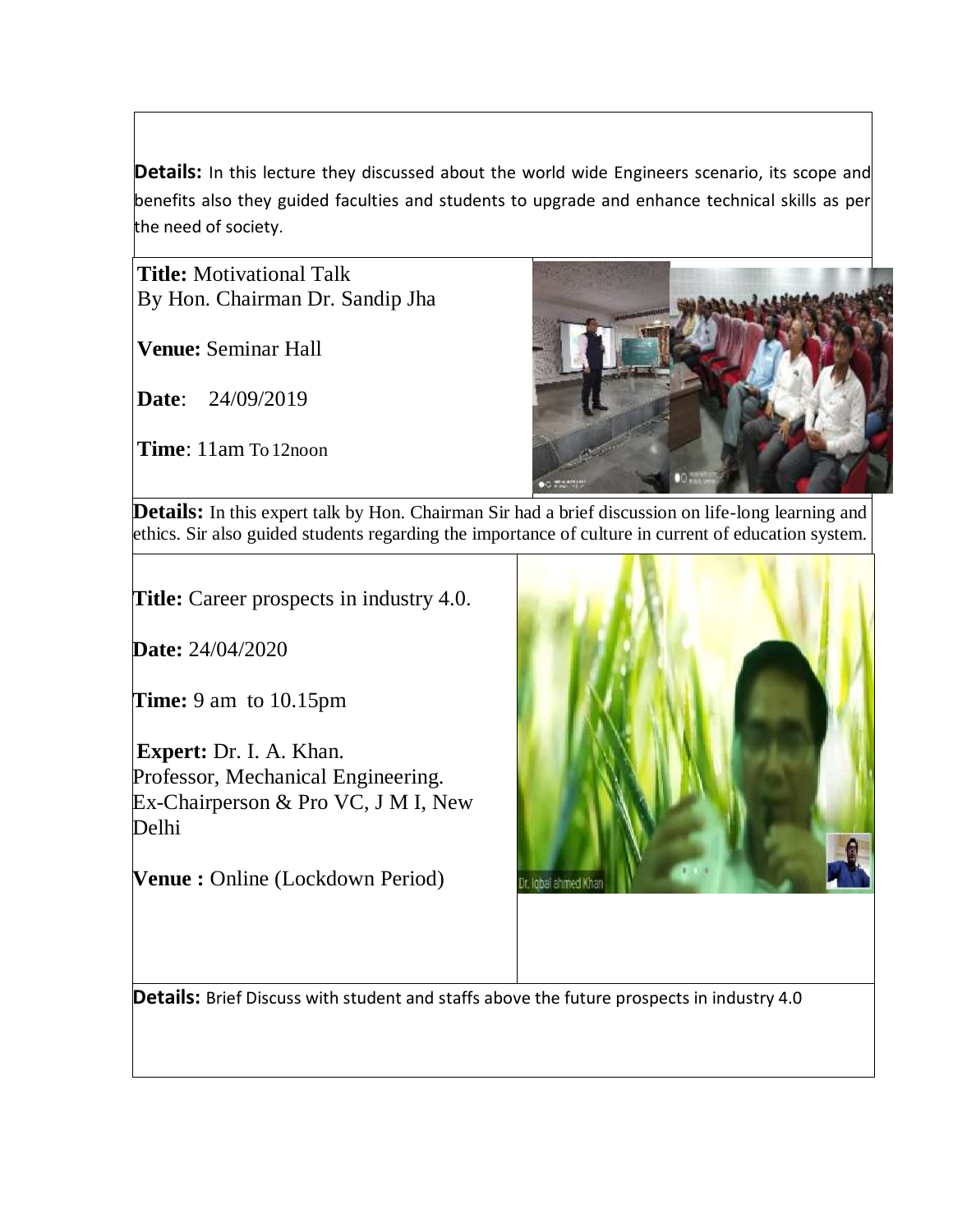**Title:** Materials Selection for Engineering Applications

**Date:** 28/04/2020

**Time:** 4:00 pm to 5:15 pm

**Expert:** Dr. Andriya Narasimhulu, Asstt. Professor, NSUT, Delhi.

**Venue :** Online (Lockdown Period)



**Details:** Brief discussion about material, selection of material, functioning of material engineer with students & staff.

**Title:** Career Opportunities in Higher Education & Research.

**Date:** 12/05/2020

**Time:** 10.00am to.11.15 am

**Expert: P**rof. K.N. Jha, Professor, IIT Delhi.

**Venue :** Online (Lockdown Period)



**Details**: Discussed and guidelines for career, Higher Education and Research in Different field for Students and Staff.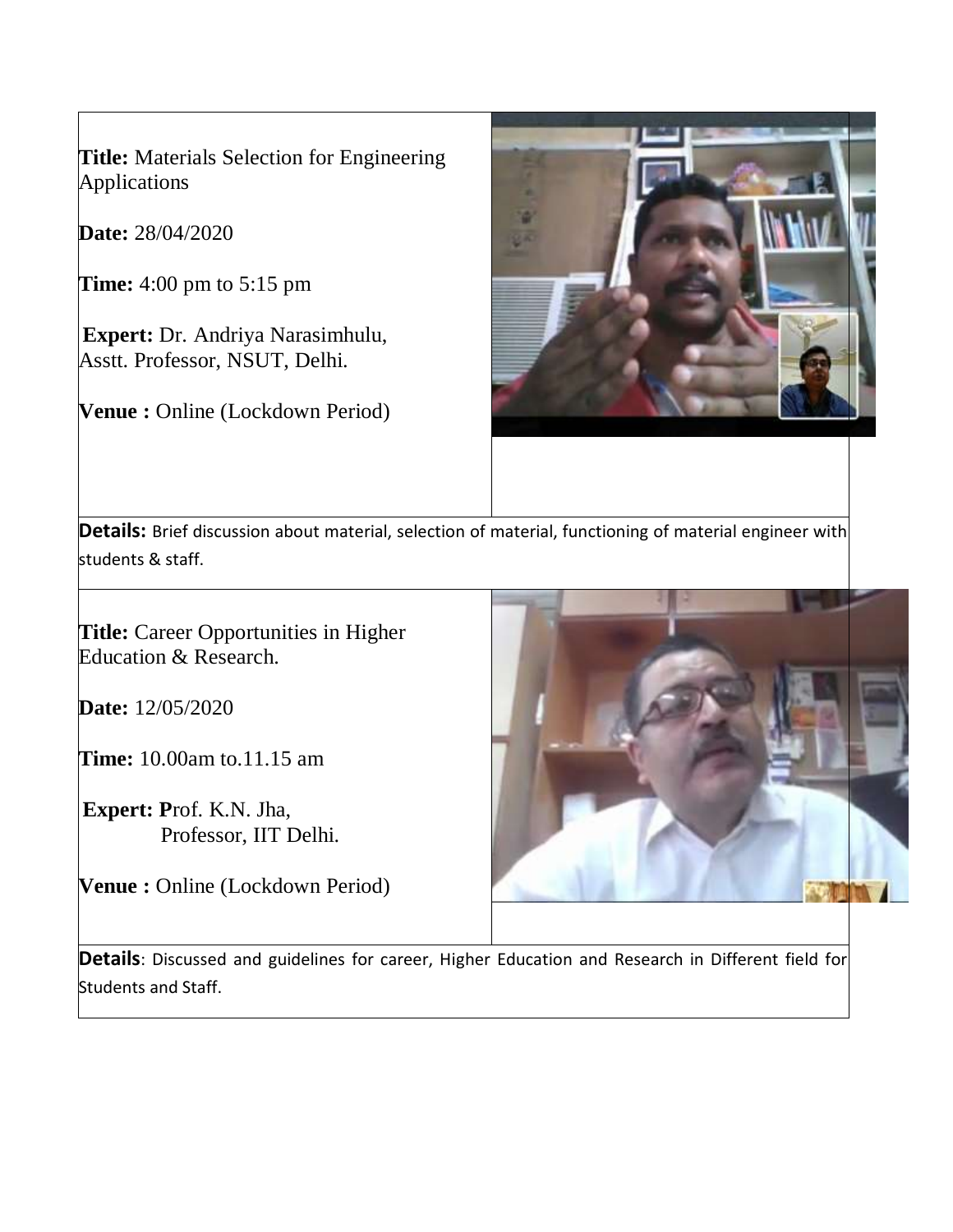**Title:** MATLAB / Simulink and opportunities

**Date:** 03/10/2020

**Time:** 4:30 pm to 6:00 pm

**Expert:** Dr. D K Dheer Assistant Professor, Electrical Engineering Department,NIT, Patna

**Venue :** Online (Lockdown Period)



**Details**: Discussion MATLAB/Simulink and opportunities.

**Title:** Career Opportunities in Higher Education & Research.

**Date:** 03/04/2021

**Time:** 10.00 am to.11.30 am

**Expert: P**rof. K.N. Jha, Professor, IIT Delhi.

**Venue :** Seminar Hall



**Details**: Discussed and guidelines for career, Higher Education and Research in Different field for Students and Staff.